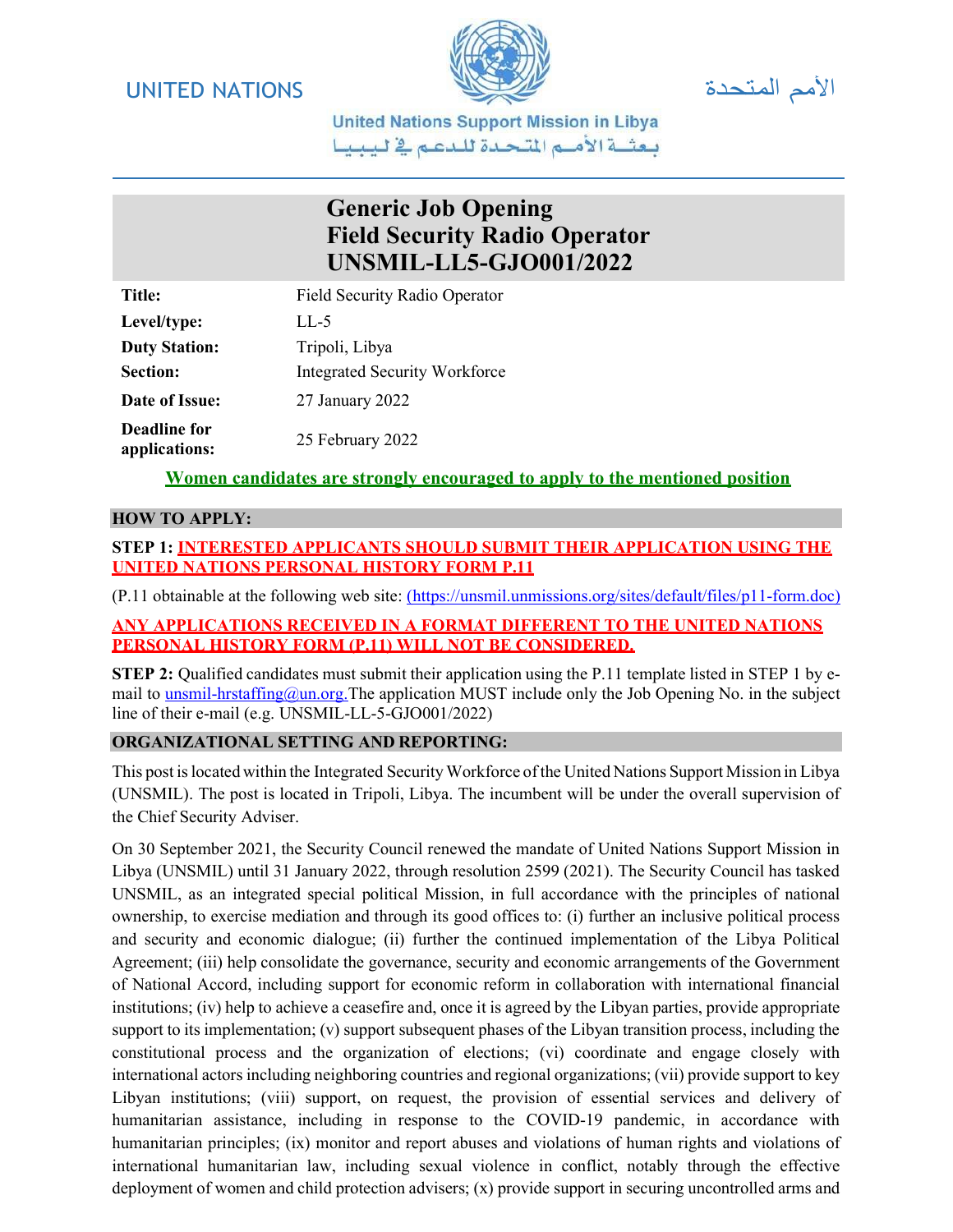## الأمم المتحدة المستحدة الأسم المتحدة الأمم المتحدة المستحدة المستحدة المستحدة المستحدة المستخدمة المستخدمة الم



## **United Nations Support Mission in Libya** يعشية الأميم المتحدة للدعم فج ليبينا

related materiel and countering their proliferation; and (xi) co-ordinate international assistance, and provision of advice and assistance to Government-led efforts to stabilize post-conflict zones, including those liberated from Da'esh. The Security Council, through resolution 2570 (2021), tasked UNSMIL to provide support to the Libyan-led and Libyan-owned ceasefire monitoring mechanism including through the facilitation of confidence-building measures and the scalable and incremental deployment of UNSMIL ceasefire monitors.

#### JOB DESCRIPTION:

Within delegated authority, the Field Security Radio Operator will be responsible for the following duties:

• Conducts radio checks with all Security Guards on duty daily.

• Conducts radio checks with all International Security Officers at designated hours daily (including weekends and holidays). Assesses issues which can affect service delivery and reports them to the attention of the supervisor.

• Conducts radio checks with all International Staff and Re-locatable National Staff including UN Agencies and Visitors at designated hours daily.

• Monitors the various radio channels and reports all security incidents to the Security Duty Officer.

• Broadcasts all security related information to the Mission Staff Members via the various radio channels as directed by OIC Guard Force Management/Security Duty Officer.

- Provides necessary assistance to all UN staff and staff of other affiliated organizations who may need security assistance through radio channels or telephone.
- Advises all radio users who stray to the security channel with matters not related to security to switch to the proper channel.

• Responds to all telephone calls coming into the radio room and directs the person to the appropriate section.

- Maintains control of all spare keys to mission offices. Registers the withdrawal and return of all keys in the key register logbook. Maintains the key control register.
- Records and maintains all activities occurring during his/her shifts.
- Maintains an updated list of all emergency contact numbers.

• Maintains the telephone numbers and call signs of all senior security personnel, International and National Staff including UN Agencies and Visitors.

• Creates and maintains familiarity with the weekly/monthly duty rosters for the various sections within the mission.

• Maintains all equipment assigned to the radio room.

• Reports any damages of any equipment assigned to the radio room and arranges for the repairs of such equipment.

• Supervises the daily work and tasks provided by the head of SOC.

•Prepares the monthly roster for all RROs before sending the final one to the HR after the end of each month.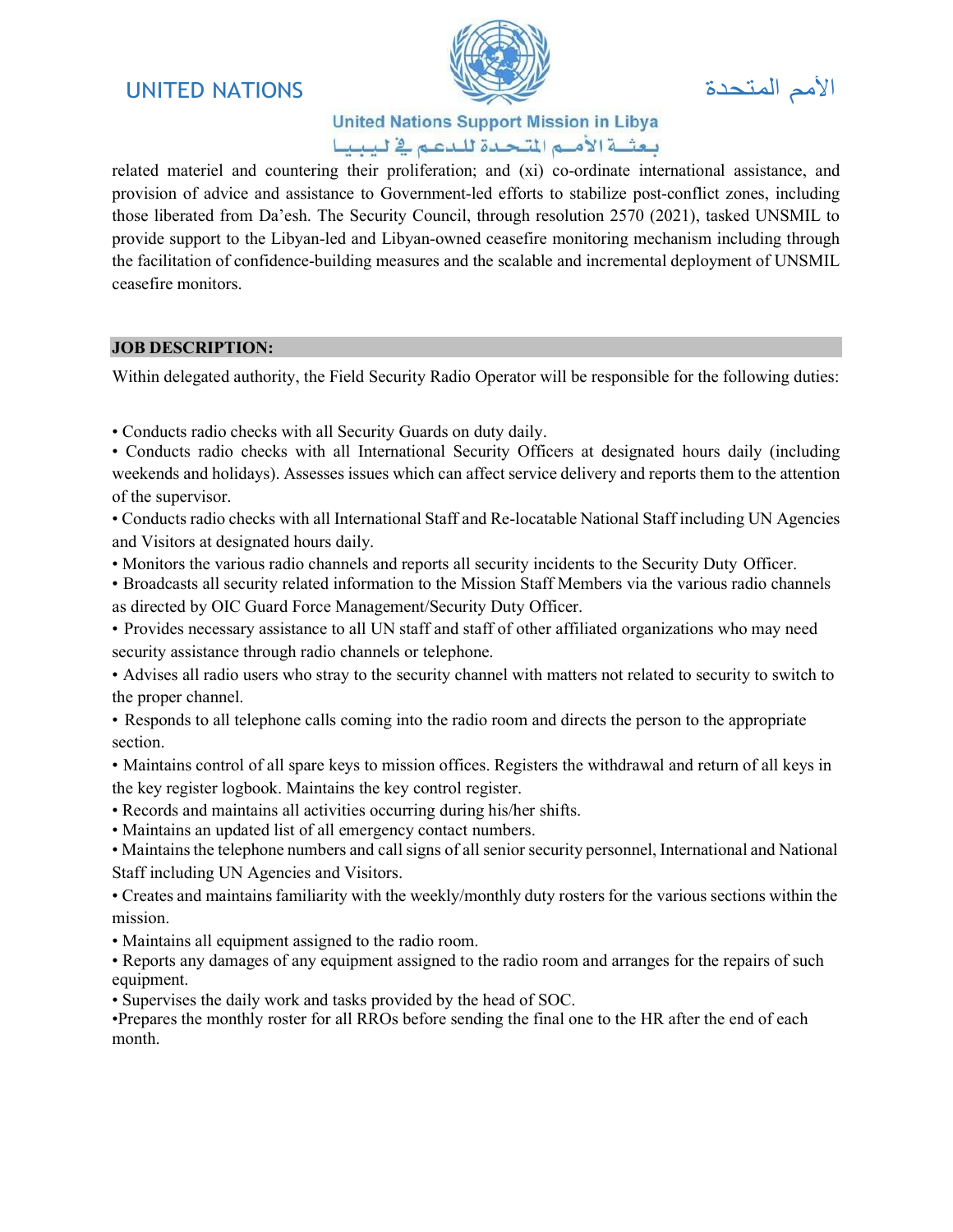## الأمم المتحدة المسلمة الألبي المسلمة الألبي المسلمة المسلمة المسلمة المسلمة المسلمة المسلمة المسلمة المسلمة ال



**United Nations Support Mission in Libya** يعشية الأميم المتحدة للدعم فج ليبينا

- •Updates the Movement Statistics System.
- •Updates the Overall Radio Check system.
- •Updates the system for daily Staff member's radio check per day
- •Assists the Finance department with preparation the monthly cost recovery report for all agencies.

•Performs other duties as directed by the Supervisor.

#### COMPETENCIES:

Professionalism: Ability to use UHF/HF/VHF communications system, ability to remain calm and assist the colleagues in emergency situations, willingness to work extra hours, alertness, emotional stability, a high sense of confidentiality. Shows pride in work and in achievements; demonstrates professional competence and mastery of subject matter; is conscientious and efficient in meeting commitments, observing deadlines and achieving results; is motivated by professional rather than personal concerns; shows persistence when faced with difficult problems or challenges; remains calm in stressful situations. Takes responsibility for incorporating gender perspectives and ensuring the equal participation of women and men in all areas of work.

Planning and Organizing: Develops clear goals that are consistent with agreed strategies; Identifies priority activities and assignments; Adjusts priorities as required; Allocates appropriate amount of time and resources for completing work; Foresees risks and allows for contingencies when planning; Monitors and adjusts plans and actions as necessary; Uses time efficiently.

Accountability: Takes ownership of all responsibilities and honors commitments; Delivers outputs for which one has responsibility within prescribed time, cost and quality standards, operates in compliance with organizational rules and regulations, supports subordinates, provides oversight and takes responsibility for delegated assignments; takes personal responsibility for his/her own shortcomings and those of work unit, where applicable.

#### QUALIFICATIONS:

Education: High school diploma or equivalent is required.

#### Experience:

At least five (5) years of progressive experience as a Radio Operator or in related field such as Security Communication Center, Emergency Operation Center, and Quick Response Control Center, is required.

Relevant experience using UHF/HF/VHF communications system is required.

Experience in the application of security rules, regulations, and procedures of UN, or a similar international organization including fire safety and first aid procedures, as well as standard security and safety procedures is desirable.

Experience in Geographical Information Systems and data entry is desirable.

#### Language:

English and French are the working languages of the United Nations Secretariat. For the position advertised, fluency in English and Arabic is required.